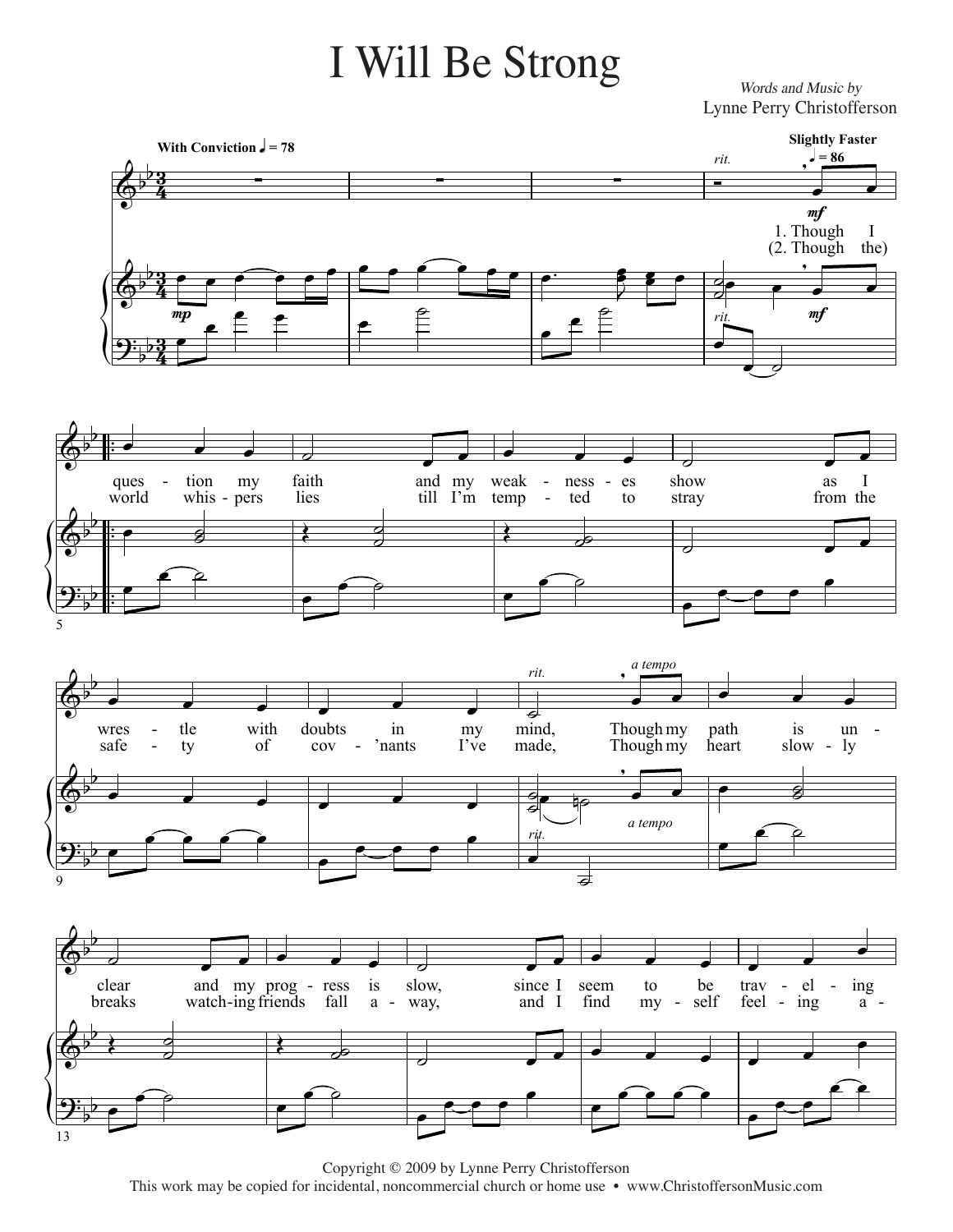







2 2